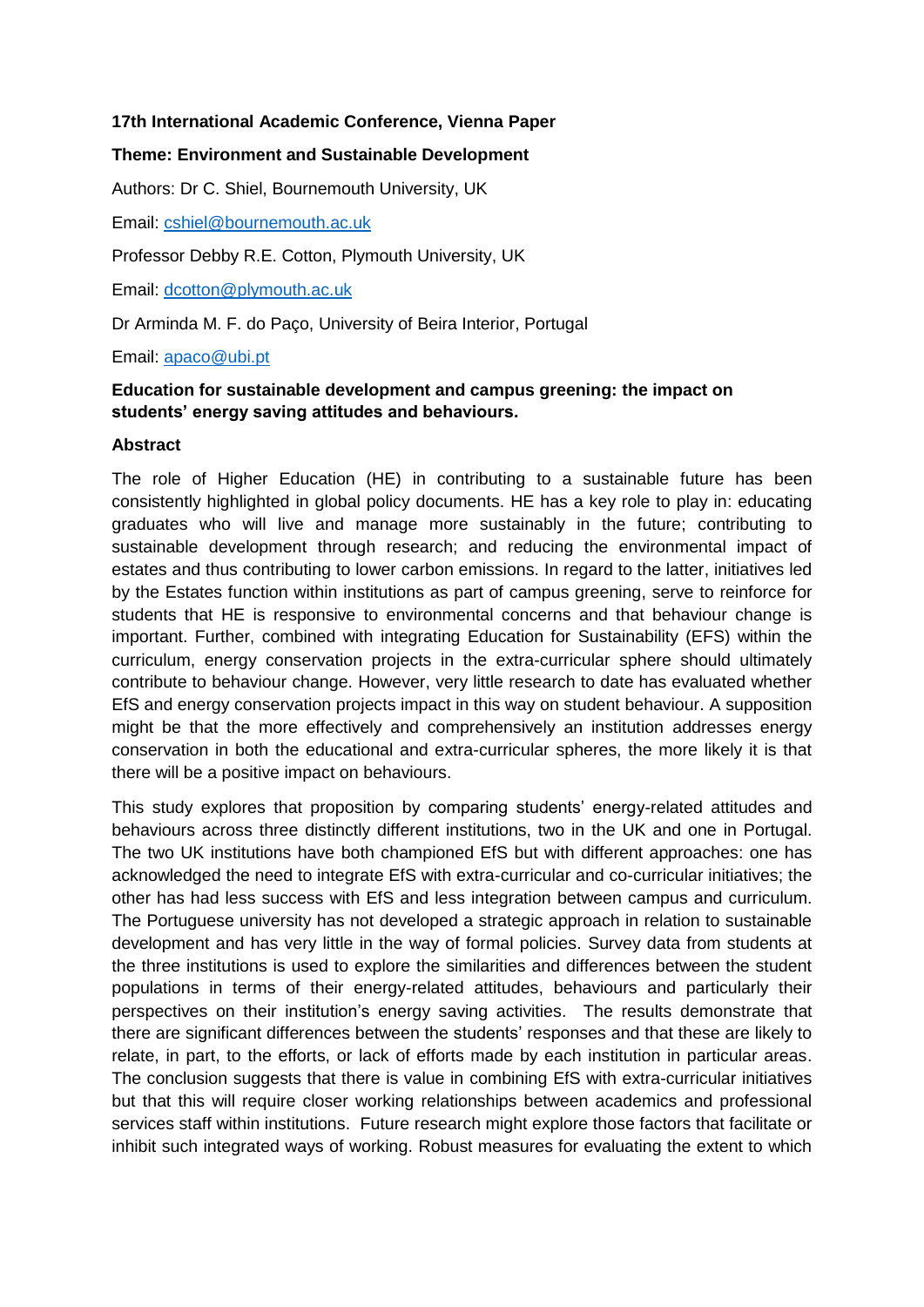particular sustainability initiatives and approaches influence behaviour change, need to be developed.

#### **Introduction**

Universities have a crucial role to play in contributing to sustainable development through education, research and operations. Their graduates will be the leaders of the future (Martin & Jucker, 2009) with responsibility for the well-being of the planet; their research might contribute to sustainable solutions and approaches to mitigate climate change (White, 2013); their campuses should exemplify sustainable development through campus greening, energy conservation and carbon reduction, etc. (Winter & Cotton, 2012). Since "Agenda 21", the role of education in contributing to a sustainable society has been explicit but while some universities have evidenced substantial engagement, others have been slower to engage; for some it has been a case of 'business as usual', with little consideration of the role that education might play in developing a sustainable future.

This paper builds upon on-going work originating in the UK (Cotton et al., a & b, in press) that is seeking to explore the impact of universities' engagement with sustainable development on the perceptions, attitudes and behaviours of students; in this particular instance, the focus is specifically on energy conservation.

The supposition behind the research is that it might be anticipated that the more effectively an institution engages with sustainable development across all spheres (curriculum, campus and research), the more likely it is that there will eventually be some impact on students' behaviours in relation to energy conservation. This study explores whether there is any evidence for such a relationship, drawing on data collected from three institutions (two in the UK, one in Portugal; each institution represents different levels of engagement with sustainability and Education for Sustainability (EfS). This paper considers specifically students' perceptions in relation to energy conservation at their own institutions.

#### **Literature Review**

#### **Sustainability and energy conservation in universities**

Conserving energy and managing its use more carefully is an important response to climate change and concerns over 'peak oil'. Energy saving is not only an effective way of reducing carbon dioxide emissions but minimising usage also offers individuals and organisations economic benefits in terms of reduced overall utility costs. Such savings are undoubtedly important for universities where utility costs have risen considerably but are equally important in that, by demonstrating the sustainable management of the university's campus, they signify that the institution is taking environmental responsibility seriously, and is not advocating sustainability for students on the one hand, while ignoring its own responsibilities on the other. Campuses around the word have sought to implement environmental practices in order to save energy but also to reinforce the educative agenda for sustainability. "Campus Greening" activities have been considered as the most evident aspect of higher education's engagement with the sustainable development agenda: initiatives have been taken forward with greater vigour and often with greater success than EfS (Wals & Blewit 2010; Filho et al., 2015). Some institutions have also gone on to realise that the campus offers a useful site to showcase innovative approaches and methods in relation to sustainability projects (e.g. renewable energy installations, wind turbines, geothermal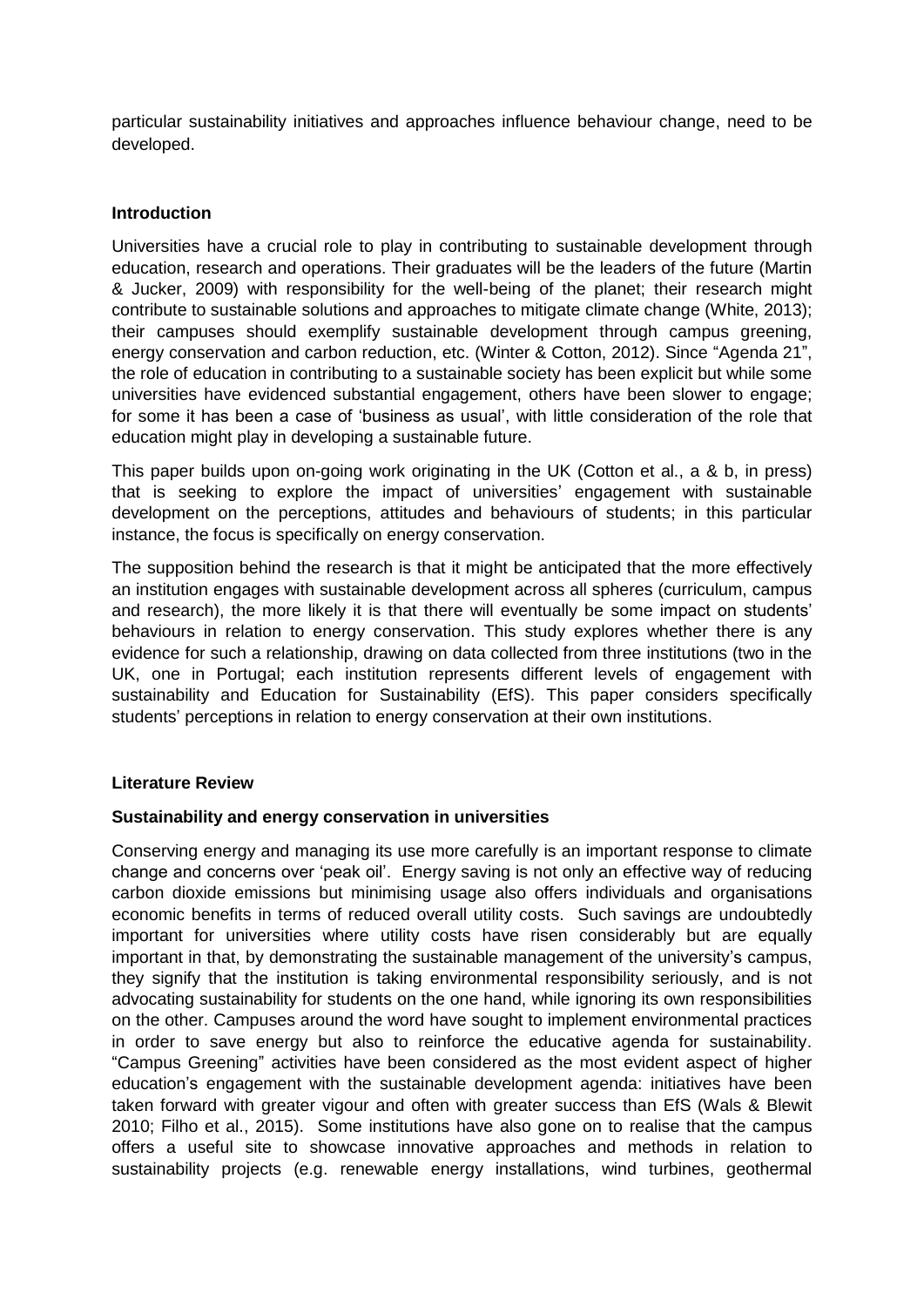projects, biomass production facilities, conservation retrofits, etc.) (Thomashow, 2014). Two of the most popular areas of campus greening are solid waste and energy management; demonstrating effective management of both exemplifies for students how principles of environmental conservation are applied in practice (Creighton, 1999).

Previous research has analysed the nature and frequency of conservation activities (including energy-saving behaviour), and the implications for public policy (Pickett, Kangun & Grove, 1995). Conservation activity can comprise a broad range of items: dispositional activity, recycling of non-durable goods and their packaging, preservation of resources and attitudes towards packaging. Pickett et al. found that the individuals less involved in such activities seemed to be less affected by pollution problems and less concerned with social problems. In a study that considered a sample of students from four countries (Germany, UK, Spain and Portugal), the results of Paço et al. (2013), showed that the English sample had the highest means for almost all conservation activities, apart from "saving water whilst washing dishes". In general, mean values were high for the questions on waste separation/recycling, energy conservation and water saving. However, Portuguese students presented the lowest mean for almost all items, being the group that recycles least, saves fewest resources and cares least about packaging. The study indicated that there may be some differences between the conservation activities undertaken in these two countries – and this may also be reflected in energy saving behaviours.

There is increasing interest in the relationship between campus sustainability and EfS (Jones, Selby, & Sterling, 2010), as evidence grows that indicates that what happens outside the classroom may either reinforce or challenge what students are taught in the formal curriculum (Cotton, Winter and Bailey, 2013). Universities often conduct their estates management in an unsustainable manner, for instance through poor energy management in buildings, and this may decrease the effectiveness of efforts to teach about energy saving through the formal curriculum. This tension between campus and curriculum has been used to advocate for a more holistic move towards a "sustainable university" (Sterling, Maxey & Luna, 2013), yet ensuring that sustainability permeates all aspects of university business is a continuing challenge; integrative approaches are desirable but not easy to achieve (Fiho et al., 2015). Nonetheless, it is plausible to believe that even where institutions have adopted less holistic approaches to the agenda but have engaged in campus greening, that if students are frequently exposed to messages and events about energy saving, that they may be more likely to develop appropriate energy saving attitudes and behaviours.

Existing evidence is inconclusive: In relation to studies of university students, it appears that high levels of knowledge about sustainability do not necessarily lead to more sustainable behavioural choices. For example, a national survey of UK students focusing on energysaving behaviour found that 72% of respondents claimed to take energy-saving actions but only 25% reduced their personal air travel (Drayson, Bone & Agombar, 2012). Another UK study suggested that university students have strong attitudes about energy issues yet their knowledge is limited and this undermines their potential for taking appropriate energy saving actions (Cotton et al., a, in press). In New Zealand, Shephard et al. (2009) also found significant confusion among students about appropriate energy saving behaviours. Thus, whilst improving information about energy use is important, it may not be sufficient to influence behaviour. Indeed, Orr (1994:5) argues that there is no correlation between educational level and environmental concern, and claims that education institutions may in fact be part of the problem of environmental destruction: *"The conventional wisdom holds that all education is good, and the more of it one has, the better … The truth is that without significant precautions, education can equip people merely to be more effective vandals of the earth".*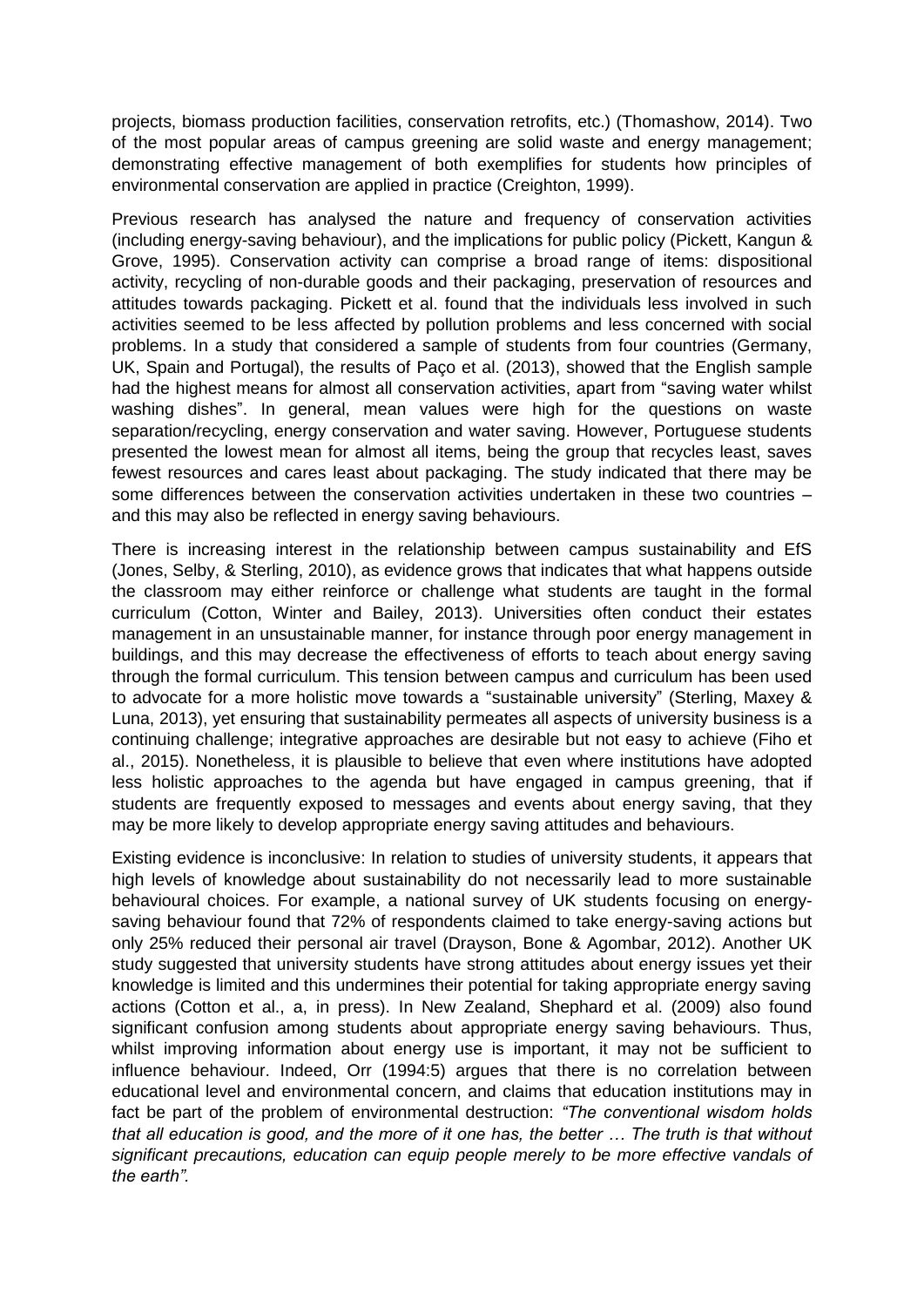### **Differences in engagement levels with sustainability**

This research considers whether the extent of universities' engagements with sustainability and energy conservation impacts on students and their attendant energy saving perceptions and behaviour. Before going on to outline the different approaches taken to EfS within the three universities that participated in the study, it seems appropriate to begin with a brief reference to the different policy contexts, namely the English and Portuguese HE settings.

#### *The national contexts*

In relation to the sustainability agenda in the UK, between 2005 and 2010, the external context drove change in many UK universities. The UK sustainable development strategy, "Securing the Future: Delivering UK sustainable development strategy" (DEFRA, 2005) set out the government's goals on sustainable development. In response to this, the Higher Education Funding Council for England (HEFCE) undertook consultation with the sector (HEFCE, 2005a), then published its own strategy 'Sustainable Development in Higher Education' (HEFCE, 2005b) setting out the approach. A further update was published in 2009 (HEFCE, 2009) along with a consultation on challenging carbon reduction targets for the sector, sufficient to ensure satisfactory progress towards national government targets to reduce carbon emissions by 80 per cent by 2050 and at least 34 per cent by 2020 (against 1990 levels).

A carbon reduction target & strategy for higher education in England (HEFCE, 2010) and the introduction of a link between capital funding and carbon management performance through the "Capital Investment Framework", coupled with external funding opportunities, forced initiatives across the sector. Carbon management became something that universities had to do, rather than something they should do (Shiel & Williams, 2015).The "People and Planet Green League", launched in 2007, also contributed to change and has become a critical driver in raising the profile of sustainable development with senior staff, with high profile rankings published in the Times Higher Education initially and later the Guardian. As McGowan noted when he presented People & Planet with a "British Environment & Media Award" for "Best Campaign" in 2007, "the green league succeeded in dragging environmental issues in from the fringes and making them a central concern for many Vice Chancellors" (McGowan, 2007). However, questions around education and learning were not included in the Green League until 2011 and thus fewer universities focused their efforts on EfS.

The UK context has certainly ensured the visibility of sustainability issues with senior staff but has also led to a situation in which campus greening (and carbon management in particular) may have enjoyed a higher priority than EfS. In contrast in Portugal, discussion around the role of Universities in relation to sustainable development has been almost nonexistent, and the few events which have been organised have been limited to an environmental perspective. This lack of engagement is illustrated by a situation where before 2005, just one institution (the University Nova of Lisboa), had signed up to the Talloires Declaration. Since then although some Portuguese universities have been taking forward sustainability initiatives (e.g. University of Algarve, Aveiro, Porto, Nova of Lisboa, Técnica of Lisboa), there is a gap in terms of coordination and communication at the national level, which could have detrimental consequences (Couto et al., 2005). In this sense, the creation of an organisation, or body to coordinate issues in relation to sustainable development within higher education, is crucial but not evident in Portugal.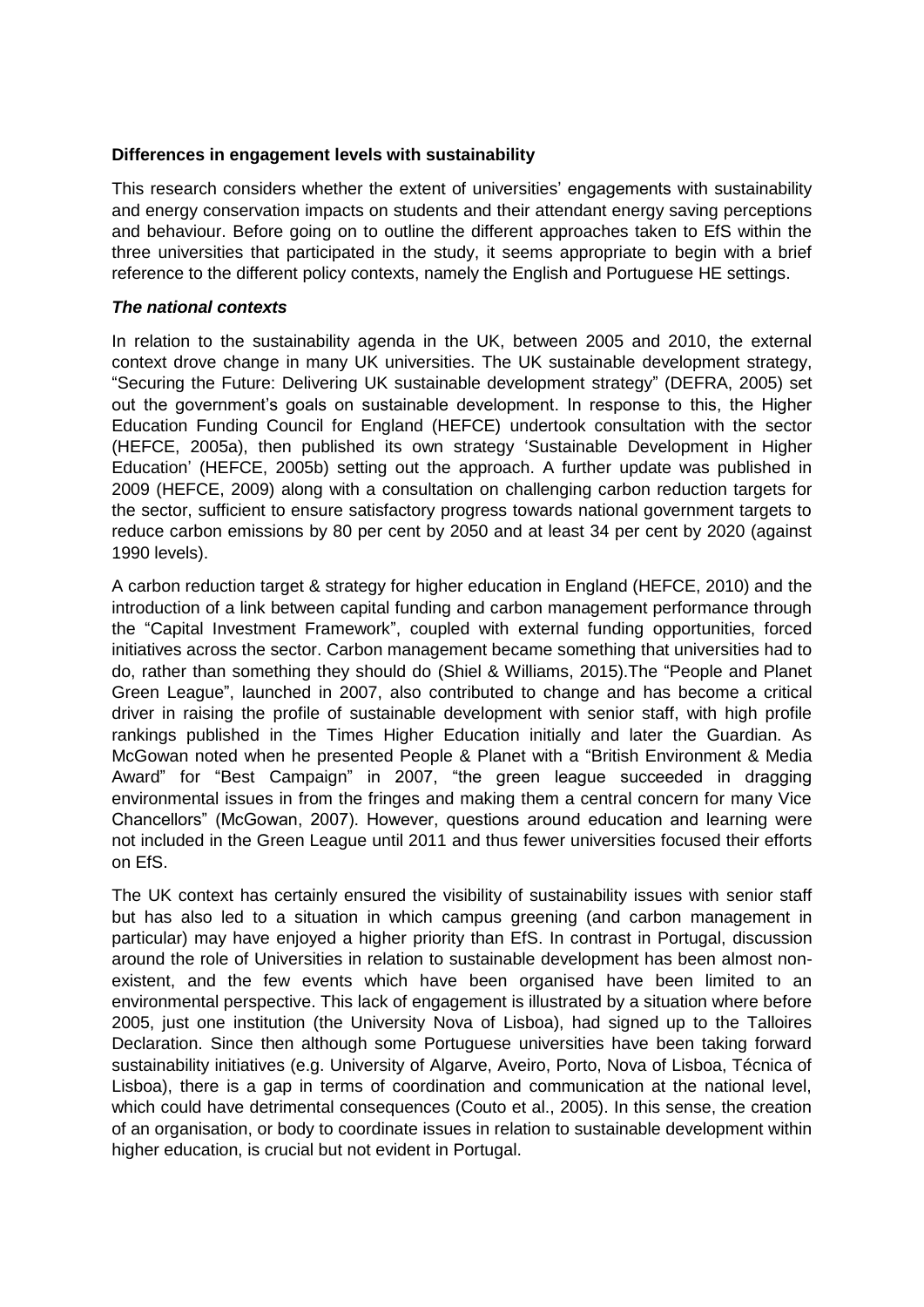An explanation of why there is less higher education activity in relation to sustainability in Portugal is simply because Portugal has been 'behind the game'. The OCDE Report "Good Practices in the National Sustainable Development Strategies of OECD Countries" highlights that of the 30 OCDE countries, 23 of them had prepared formal plans in the field of national sustainable development strategies; some (Australia, United Kingdom, France, Japan, Finland, Luxemburg, Holland, Sweden and Switzerland,) formulated strategies very early and had already revised those strategies. Other countries (including Portugal) had prepared their strategies more recently (OCDE, 2006).

The themes of the Portuguese National Sustainable Development Strategy are detailed in a set of documents approved by the Government. One of the four principles of the strategy "is to progress towards a society of solidarity and knowledge, including through interventions to strengthen the citizen components of education and greater access to information and participation in decision-making" (OCDE, 2006).

In the education sector, the adoption of a 'National Strategy for Development Education' presents a great challenge for the country. The main intention of this plan is to strengthen the inter-institutional cooperation mechanisms between educational agents; develop tools to promote global citizenship by means of learning processes and; raise consciousness of development related aspects in Portuguese society. Although the idea of this national strategy is to promote development education at all levels of education, learning and training, the reality is that its implementation in higher education is still very incipient. Thus, the involvement of higher education in the area of education for citizenship and development education remains to be enforced. In the pre-school, basic and secondary level investment in education for citizenship has been progressed. However, there is a long way to go to overcome obstacles, which include: the frequent non consideration of development education in the context of education for citizenship, especially in the training of professionals; the lack of pedagogical materials to support learning; the financial constraints; and the difficulties that teachers have in working as an interdisciplinary team (IPAD, 2009).

### *The institutional contexts*

Plymouth University (PU) is known within the UK for taking a leading approach in developing sustainability-related curriculum and is esteemed as one of the top 'green' UK universities, currently placed first in the People and Planet Green League table. Since 2004, following the award of a five-year Centre for Excellence in Teaching and Learning – Education for Sustainable Development (CETL ESD) funded by the Higher Education Funding Council for England (HEFCE) and the establishment of the Centre for Sustainable Futures, PU has taken rapid strides in progressing a systematic and systemic approach to sustainability. It is well known for its holistic '4C' model (see Jones et al., 2010) which has sought to drive sustainability across Curriculum, Campus, Culture and Community. Although full systemic integration is still not fully achieved there has been substantial impact recognised through several 'Green Gown Awards'. PU has also been a recipient of Revolving Green Fund monies from HEFCE to embed energy saving measures, and was of the first two UK institutions to gain Silver Accreditation in the LIFE (Learning in Future Environments) programme. Thus, it provides a context in which curriculum and campus greening issues have been taken seriously, substantially developed and more integrated than in most other universities.

At Bournemouth University (BU) the strategic vision includes the aim of "inspiring our students, graduates and staff to enrich the world" and the bold statement: "we will ensure our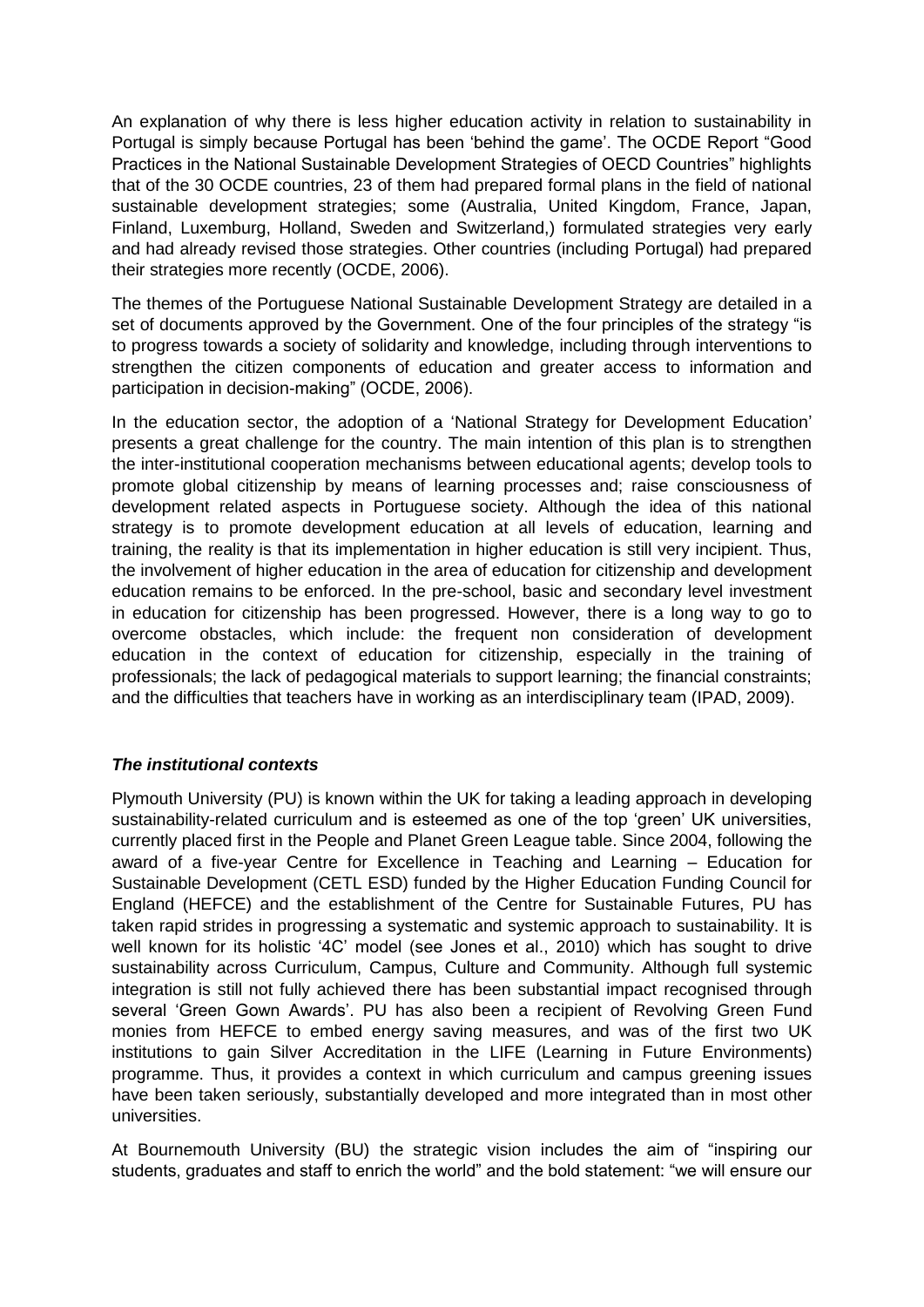environmental credentials are held in high esteem" (BU 2018). Staff are encouraged to address EfS across the curriculum although more attention has been given to developing global citizenship within the curriculum that EfS. In relation to the environmental management of the Estates, 'campus-greening' activities gained momentum from 2005, with the appointment of a dedicated Environmental Officer and an Energy Officer in 2006. Activities initially focused on three target areas: energy efficiency, travel planning, and waste management and recycling. The environmental programme has since developed (with an expanded team of staff) to include a wider range of impact areas including carbon management, water reduction, biodiversity management, sustainable construction and sustainable procurement. Significant investment has been made in carbon management projects such as a biomass heating project, voltage optimisation and building management systems (Shiel & Williams 2015). As a result, BU has consistently appeared in the top ten of the People and Planet Green League table; initiatives at BU have been rewarded by external recognition both locally and nationally, for example: an Earth Charter Award – Engagement in Sustainability 2013; EcoCampus Gold Award 2011; various Green Gown Awards and twice short-listed for Times Higher Education Awards – Outstanding Contribution to Sustainable development (in 2007 & 2011). However, at times progress at BU has faltered; sustainable development has not been fully addressed within the education (Shiel, 2011); capacity building within the community and individual academics contributing to sustainability through research has been more successful (Shiel & Williams, 2015).

In sharp contrast to the two UK universities, the University of Beira Interior (UBI) has evidenced very little engagement with sustainable development. There is no formal policy or evidence of strategies to suggest that engagement with sustainable development has been taken seriously. Some actions have been taken in relation to energy and water conservation and also to address recycling but actions are not generally part of an overarching strategic approach. However, an interesting feature of the university and something that could be classified as 'sustainable development' (in terms of conserving the past for future generations) is the way that the institution has re-purposed the buildings that comprise its estates: old buildings with historical, cultural and architectural value, have been repaired and conserved to provide learning spaces but also a museum for the public. The endeavour has carefully adapted historical landmarks, revitalizing them into educative and investigation spaces. In this way the institution has been promoting both sustainable construction and building conservation in a way that exemplifies preservation of the past to provide new learning. In relation to the curriculum however, there is no drive to incorporate sustainable development into courses. There are a few post graduate courses that partially address sustainability but beyond that, EfS is not being considered across disciplines.

On the basis of the different country and institutional contexts this study seeks to explore differences in the student populations between the three institutions. Thus, the following research questions were posed:

RQ1: Do students at institutions that have a longer history and more visible approach to environmental management have more positive perceptions of environmental practices at their institution?

RQ2: Are students at institutions that have a longer history and more visible approach to environmental management likely to report more positive attitudes and behaviours regarding energy conservation?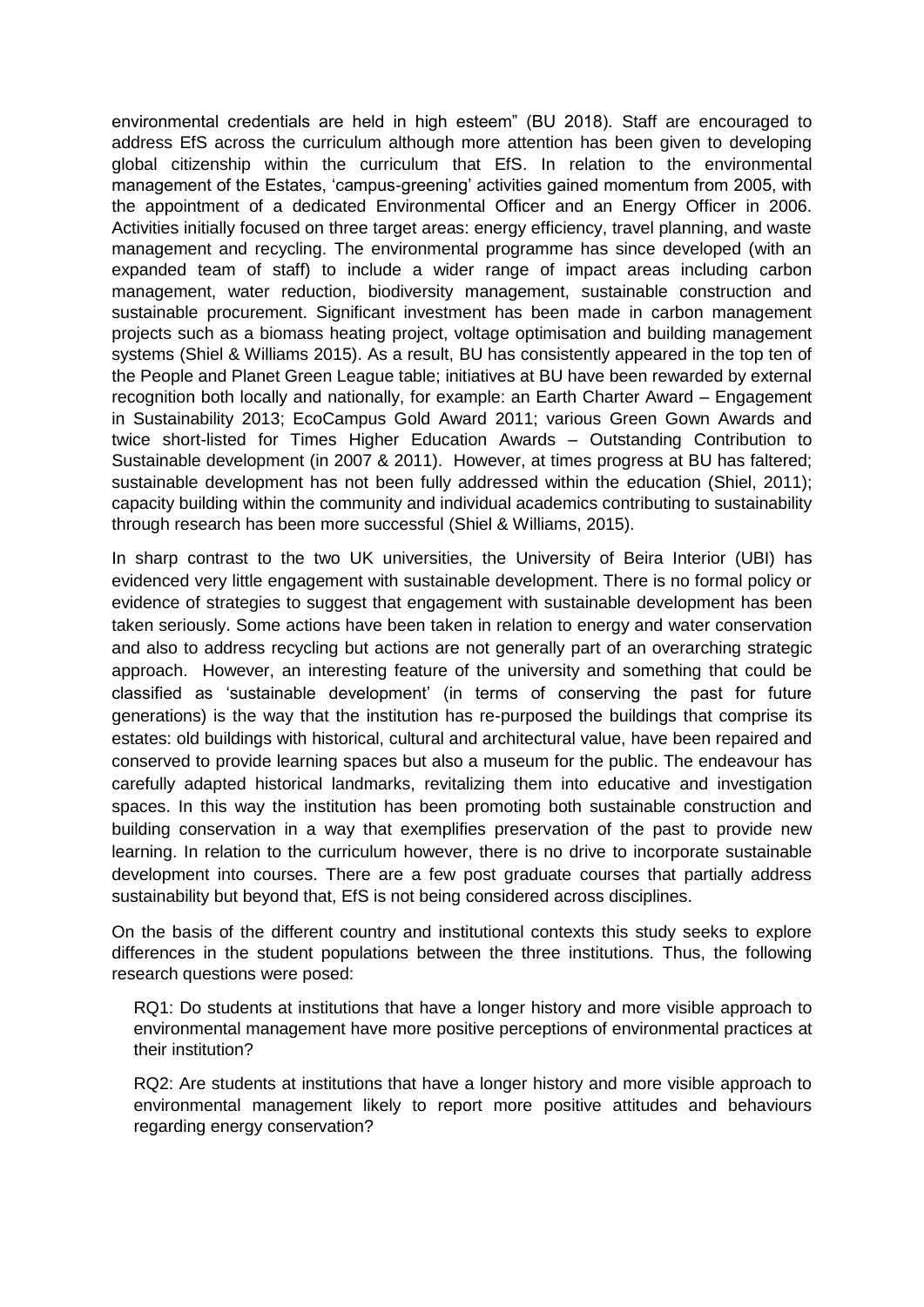## **Method**

The first stage of this research involved an exploratory study of the knowledge understanding and behaviours of students in relation to energy consumption within the UK. Although the details of that study (Cotton et al., a, in press) are not reported here, it constituted the basis for this research and inspired the aim to explore whether there were differences between cultural contexts.

For this specific research, data were collected through a survey of English and Portuguese students. This took the form of a self-administered questionnaire which was made available online in one Portuguese and two English public universities. The original survey (within the UK) was designed and implemented to address a wider sample (which both the UK universities participated in); however a sub-set of questions was used to gather comparable data from the Portuguese institution. In this study a particular set of questions has been used to enable comparison. The full questionnaire was designed to enable information to be gathered about students' perception of the environmental practices of their institution in relation to energy use (Yes/No questions), attitudes and behaviours regarding energy saving (five-point scales (min 1, max 5), where 3 is the indifference value) and perception of their own use of energy in terms of level of usage (from 1= very low energy user to 5= high energy user). Some questions were also posed to gather demographic information (age, gender and nationality). See Cotton et al*.* (b, in press) for further information about survey development. After collection, the data were analysed and interpreted using the statistical software SPSS 21.0 (Statistical Package for Social Sciences). A descriptive analysis was undertaken with frequencies and central tendency statistics, together with ANOVA tests.

# **Results**

The total sample is composed of 800 (34.9%) students from the University of Beira Interior (UBI) (Portugal - PT), 679 (29.6%) students from Plymouth University (PU) and 815 (35.5%) students from Bournemouth University (BU) (35.5%). These last two institutions are located on the South Coast of the United Kingdom (UK) and make up 65.1% of the sample. Gender and age distribution is represented in table 1.

| <b>University</b> |                                    | Gender                                                 | Age                                                                                     |                                                         |  |
|-------------------|------------------------------------|--------------------------------------------------------|-----------------------------------------------------------------------------------------|---------------------------------------------------------|--|
| UBI               | Male<br>Female<br>Total            | 310 (38,8%)<br>490 (61,3%)<br>800 (100%)               | $20$ or<br>under<br>$21 - 25$<br>26-35                                                  | 367 (45,9%)<br>331 (41,4%)<br>84 (10,5%)<br>$17(2,1\%)$ |  |
|                   |                                    |                                                        | 36-45<br>46-55                                                                          | $1(0,1\%)$                                              |  |
|                   |                                    |                                                        | Over <sub>55</sub>                                                                      | 800 (100%)                                              |  |
| PU                | Male<br>Female<br>Missing<br>Total | 198 (29,2%)<br>473 (69,7%)<br>$8(1,2\%)$<br>679 (100%) | Total<br>$20$ or<br>under<br>$21 - 25$<br>26-35<br>36-45<br>46-55<br>Over <sub>55</sub> | 338 (49,8%)<br>331 (48,7)<br>%)                         |  |
|                   |                                    |                                                        | Missing                                                                                 | 10 (1,5%)                                               |  |

Table 1. Gender and age distribution by institution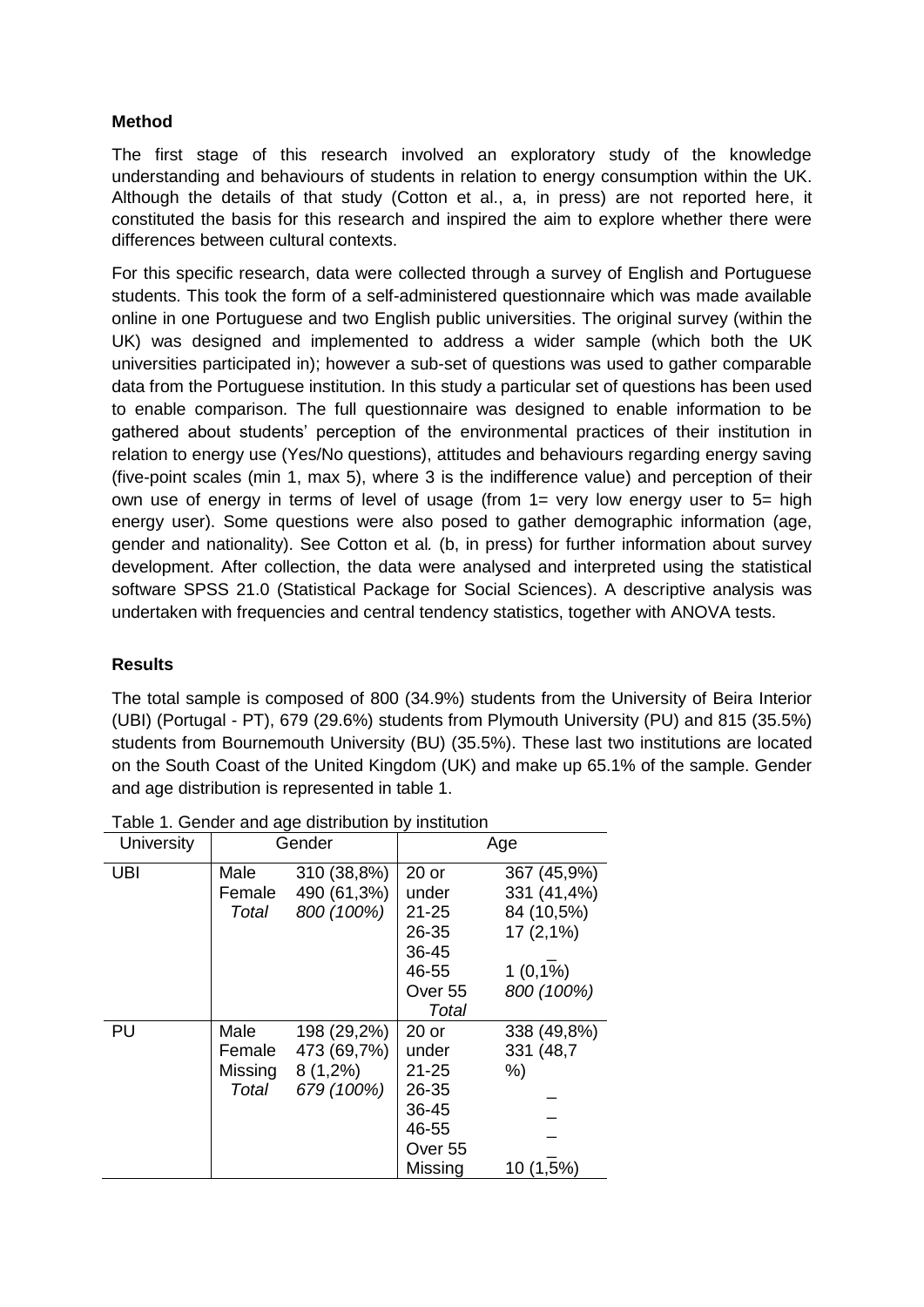|           |         |             | Total              | 679 (100%)  |
|-----------|---------|-------------|--------------------|-------------|
| <b>BU</b> | Male    | 240 (29,4%) | $20$ or            | 209 (25,6%) |
|           | Female  | 559 (68,6%) | under              | 361 (44,3%) |
|           | Missing | $16(2,0\%)$ | $21 - 25$          | 147 (18,0%) |
|           | Total   | 815 (100%)  | 26-35              | 54 (6,6%)   |
|           |         |             | 36-45              | 30(3,7%)    |
|           |         |             | 46-55              | 4(0,5)      |
|           |         |             | Over <sub>55</sub> | 10 (1,2%)   |
|           |         |             | Missing            | 815 (100%)  |
|           |         |             | Total              |             |

Regarding the students' perceptions of their campus environmental practices, a set of four general questions was posed. Table 2 shows the results for the three institutions (the highest percentages are shown in **bold text**).

|                               | Answer       | <b>UBI</b> | PU (UK) | <b>BU</b> |
|-------------------------------|--------------|------------|---------|-----------|
|                               |              | (PT)       |         | (UK)      |
| Is there enough information   | <b>YES</b>   | 21,3%      | 32,8%   | 22,9%     |
| available on energy use on    | <b>NO</b>    | 78,8%      | 66,6%   | 76,2%     |
| campus?                       | No answer    |            | 4,0%    | 0,9%      |
| Does the university do        | YES.         | 10,9%      | 31,7%   | 15,3%     |
| enough to save energy?        | <b>NO</b>    | 40,0%      | 23,4%   | 27,2%     |
|                               | <b>DON'T</b> | 49,1%      | 44,0%   | 57,3%     |
|                               | <b>KNOW</b>  |            | 0,9%    | 0,1%      |
|                               | No answer    |            |         |           |
| Are you aware of any          | YES.         | 3,3%       | 32,3%   | 20,2%     |
| initiatives taken to conserve | NO.          | 96,8%      | 67,3%   | 79,4%     |
| energy on the university      | No answer    |            | 0,4%    | 0,4%      |
| campus?                       |              |            |         |           |
| Have you seen any of the      | <b>YES</b>   | 6,4%       | 38,4%   | 24,8%     |
| energy certificates displayed | NO.          | 93,6%      | 60,5%   | 74,4%     |
| on campus buildings?          | No answer    |            | 1,0%    | 0,9%      |

Table 2. Environmental practices at the university – students' perceptions

It is clear that the Plymouth University students were much more positive about all the questions asked (although somewhat mixed responses were received from all universities). In particular, when asked whether their university does enough to save energy, the Plymouth students were 16 percentage points higher in terms of positive responses than the Bournemouth students and more than 20 percentage points higher than the Portuguese university on this question. There was a particularly low awareness of the existence of energy certificates in the Portuguese university, perhaps simply because these are not commonplace in Portugal. However, the fact that the Portuguese students are less aware of other initiatives to conserve energy suggests that there is a wider issue at play here in terms of the priority placed by institutions on energy saving in the two countries.

These findings seem to provide clear evidence in support of RQ1, in that the institution with the longest history and more visible approach to environmental management had students who were more positive about the environmental practices of their institution. Similarly, the institution with the least visible approach and commitment to environmental management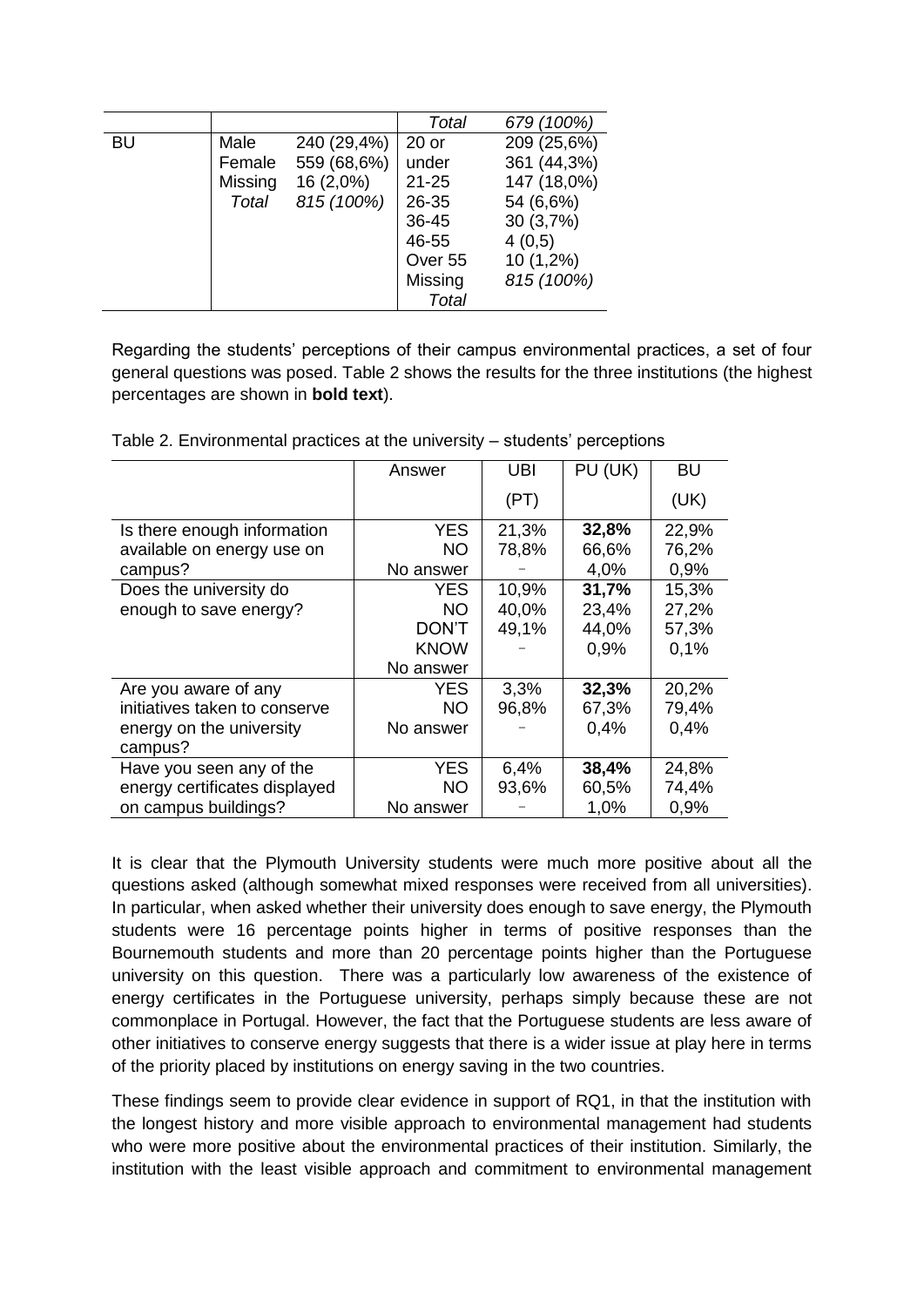had the fewest positive response on these questions.

In order to explore the second research question, an analysis of students' attitudes towards energy-saving was undertaken. This involved a descriptive analysis, together with a one-way ANOVA, reported in table 3 below.

Table 3. Descriptive analysis and Oneway ANOVA for environmental attitudes regarding energy  $\overline{\phantom{0}}$ 

|                                                                                                                    |                                         | N                         | Mean                         | SD                               |
|--------------------------------------------------------------------------------------------------------------------|-----------------------------------------|---------------------------|------------------------------|----------------------------------|
| I would do more to save energy if I knew<br>how                                                                    | UBI (PT)<br>PU (UK)<br>BU (UK)<br>Total | 800<br>678<br>814<br>2292 | 4,07<br>4,10<br>4,22<br>4,13 | ,953<br>,764<br>,727<br>,826     |
| The way I personally use energy does<br>not make a difference to the national<br>energy situation                  | UBI (PT)<br>PU (UK)<br>BU (UK)<br>Total | 800<br>678<br>812<br>2290 | 2,45<br>2,20<br>2,28<br>2,31 | 1,079<br>,970<br>,982<br>1,018   |
| I can influence what the government<br>does about energy problems                                                  | UBI (PT)<br>PU (UK)<br>BU (UK)<br>Total | 800<br>677<br>811<br>2288 | 2,86<br>2,62<br>2,67<br>2,72 | 1,014<br>1,010<br>1,003<br>1,014 |
| I can influence what companies do about<br>energy problems                                                         | UBI (PT)<br>PU (UK)<br>BU (UK)<br>Total | 800<br>675<br>813<br>2288 | 2,89<br>2,57<br>2,60<br>2,69 | ,955<br>1,030<br>1,031<br>1,015  |
| I trust the government to do something<br>about any energy problems                                                | UBI (PT)<br>PU (UK)<br>BU (UK)<br>Total | 800<br>676<br>809<br>2285 | 2,69<br>2,34<br>2,63<br>2,57 | 1,048<br>1,007<br>1,072<br>1,055 |
| Scientists will find ways to solve energy<br>problems                                                              | UBI (PT)<br>PU (UK)<br>BU (UK)<br>Total | 800<br>678<br>806<br>2284 | 3,68<br>3,58<br>3,59<br>3,62 | ,850<br>,866<br>,830<br>,849     |
| More wind farms should be developed to<br>generate electricity, even if they are<br>located in scenic environments | UBI (PT)<br>PU (UK)<br>BU (UK)<br>Total | 800<br>678<br>814<br>2292 | 3,51<br>3,70<br>3,64<br>3,61 | 1,089<br>1,097<br>1,084<br>1,092 |
| The government should have stronger<br>standards on fuel efficiency of cars (*)                                    | UBI (PT)<br>PU (UK)<br>BU (UK)<br>Total | 800<br>677<br>814<br>2291 | 4,05<br>4,00<br>3,97<br>4,01 | ,855<br>,877<br>,856<br>,863     |
| Climate change has been established as<br>a serious problem and immediate action<br>is necessary                   | UBI (PT)<br>PU (UK)<br>BU (UK)<br>Total | 800<br>679<br>811<br>2290 | 4,39<br>4,19<br>4,03<br>4,21 | ,754<br>,916<br>,905<br>,871     |
| Climate change is caused by human<br>activities related to using energy (*)                                        | UBI (PT)<br>PU (UK)<br>BU (UK)<br>Total | 800<br>677<br>813<br>2290 | 4,01<br>3,97<br>3,92<br>3,97 | ,814<br>,932<br>,928<br>,891     |
| There are benefits to people in the<br>country from climate change                                                 | UBI (PT)<br>PU (UK)                     | 800<br>676                | 2,46<br>2,44                 | 1,122<br>1,016                   |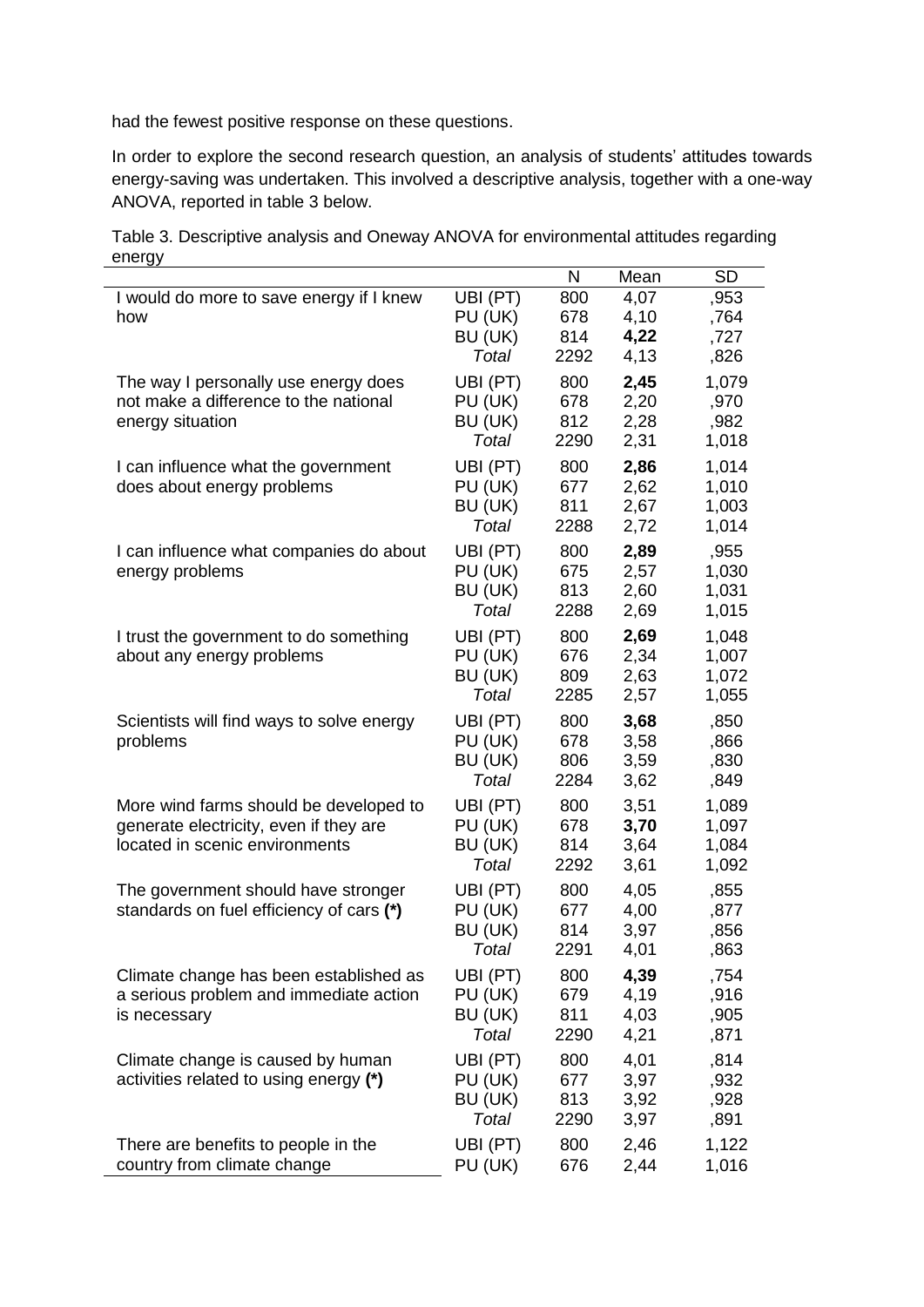| BU (UK) | 811  | 2,66 | ,997  |
|---------|------|------|-------|
| Total   | 2287 | 2,53 | 1,052 |

Note: Five point scale 1- Strongly disagree, 2- Disagree, 3- Neither agree or disagree, 4- Agree, Strongly agree  $(*)$  non-significant for  $p<0.05$ 

Results from this analysis are rather less clear, although all variables except for two (when considered individually), show significant differences between the groups (at p>0,05). Overall, the Portuguese students report a stronger belief that climate change is a serious problem which needs urgent action. They also exhibit a stronger sense of agency and trust than the UK students: They are more likely to believe that they can exert influence over the government and companies than the UK students, and they are more likely to have faith in other actors (the government or scientists) to solve energy problems. However, the BU students are most likely to claim that they would do more to save energy if they knew how (the Portuguese students were lowest on this measure, perhaps because they felt that the responsibility for action lay elsewhere), and PU students are most likely to take responsibility for the impact of their own use of energy, as well as being more enthusiastic about wind farms than the other groups. Overall, the findings seem to suggest that the students at both UK universities felt that their own actions were more important than other actors, whereas the students from the Portuguese university felt the opposite. Thus there is no clear answer on whether students at a university with longer history and visibility of environmental management had more positive attitudes to energy conservation.

| Table 4. Oneway ANOVA for energy-saving behaviours                   |                                         |             |                                               |                              |  |
|----------------------------------------------------------------------|-----------------------------------------|-------------|-----------------------------------------------|------------------------------|--|
|                                                                      |                                         | N           | Mean                                          | <b>SD</b>                    |  |
| Turn off lights when they are not in use                             | UBI (PT)<br>PU (UK)<br>BU (UK)<br>Total | 813<br>2292 | 800 3,51<br>679 3,61<br>3,64<br>3,59          | ,566<br>,556<br>,529<br>,552 |  |
| Turn down the heat                                                   | UBI (PT)<br>PU (UK)<br>BU (UK)<br>Total |             | 800 3,01<br>678 3,12<br>810 3,15<br>2288 3,09 | ,760<br>,772<br>,760<br>,766 |  |
| Try to save water $(*)$                                              | UBI (PT)<br>PU (UK)<br>BU (UK)<br>Total |             | 800 3,14<br>676 3,13<br>809 3,09<br>2285 3,12 | ,667<br>,750<br>,777<br>,732 |  |
| Walk or cycle short distances instead of<br>going by car             | UBI (PT)<br>PU (UK)<br>BU (UK)<br>Total |             | 800 2,95<br>677 3,31<br>812 3,15<br>2289 3,13 | ,914<br>,775<br>,849<br>,863 |  |
| Buy things that are likely to involve less<br>energy or resource use | UBI (PT)<br>PU (UK)<br>BU (UK)<br>Total | 811         | 800 2,41<br>676 2,55<br>2,51<br>2287 2,49     | ,765<br>,818<br>,839<br>,809 |  |
| Pay a bit more for environmentally friendly<br>products              | UBI (PT)<br>PU (UK)<br>BU (UK)          |             | 800 2,32<br>679 2,49<br>811 2,41              | ,743<br>,845<br>,844         |  |

Similar analysis was carried out for environmental behaviours regarding energy (table 4).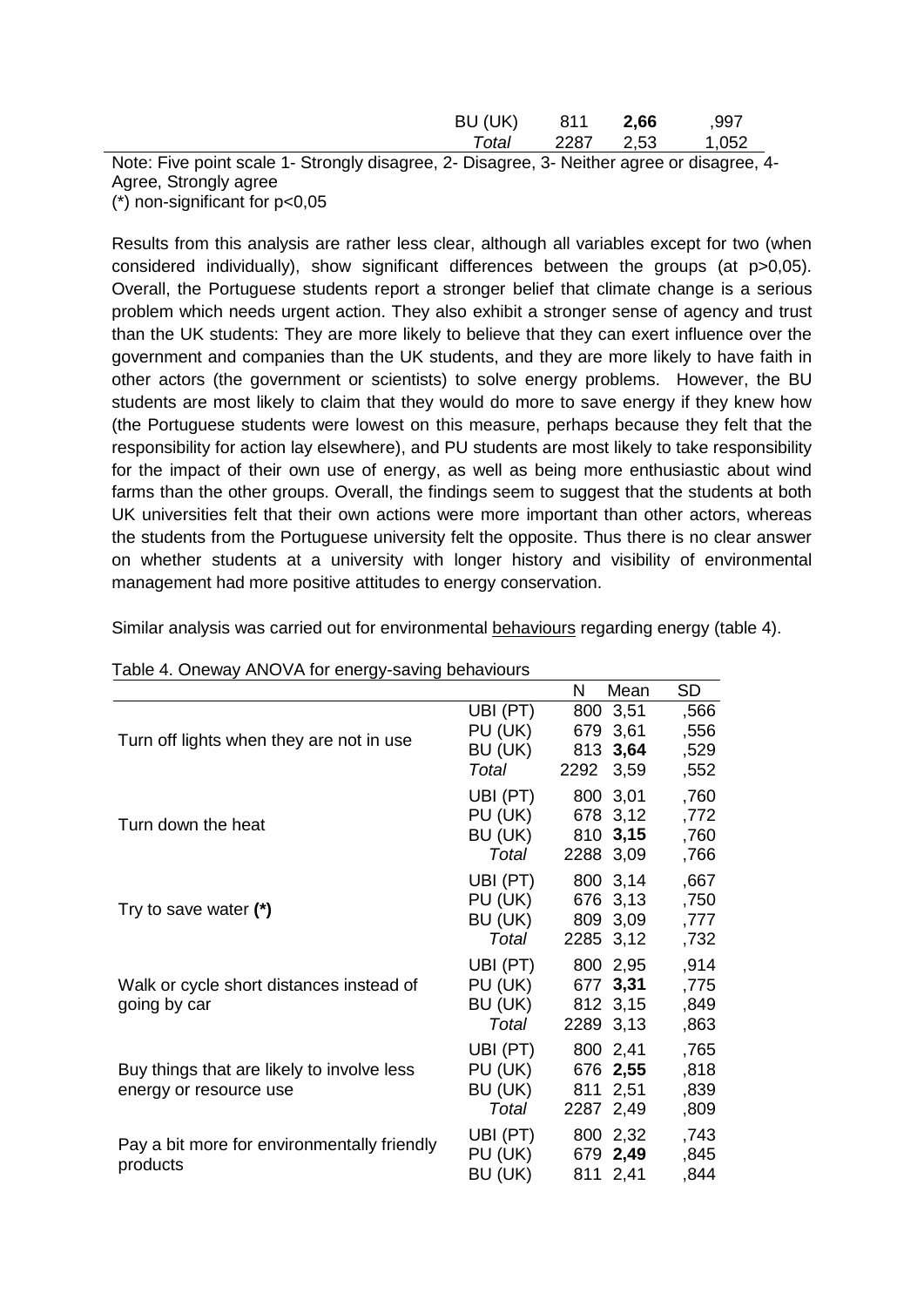|                                                                                    | Total                                   | 2290 2,40 |                                  | ,813                            |
|------------------------------------------------------------------------------------|-----------------------------------------|-----------|----------------------------------|---------------------------------|
| Avoid charging mobile phones overnight                                             | UBI (PT)<br>PU (UK)<br>BU (UK)<br>Total | 2283 2,04 | 800 2,20<br>674 1,94<br>809 1,97 | ,921<br>1,003<br>1,025<br>,989  |
| Turn off the stand-by button of the TV set or<br>switch appliances off at the plug | UBI (PT)<br>PU (UK)<br>BU (UK)<br>Total | 2287 2,82 | 800 2.58<br>679 3,00<br>808 2,91 | ,953<br>1,023<br>1,007<br>1,009 |
| Use rechargeable batteries                                                         | UBI (PT)<br>PU (UK)<br>BU (UK)<br>Total | 2283 2,51 | 800 2,39<br>676 2,65<br>807 2,51 | ,935<br>,968<br>,972<br>,963    |

Note: Four points scale 1- Never, 2- Infrequently, 3- Frequently, 4- Always

Again, results are somewhat mixed depending upon the behaviour being considered. All the variables are significant for differentiating between the groups ( $p < 0.05$ ) except the variable "Try to save water" (p>0,05). PU presents the highest scores for most items (walk or cycle, buy things with less energy/resources involved, pay more for green products, turn off the stand-by button, and use rechargeable batteries), followed by BU which leads on "Turning off lights when they are not in use" as well as "Turn down the heat". UBI is highest only on the item, "Avoid charging mobile phones overnight". Given that the university with the longest history and visibility of environmental management (PU) has the highest number of leading items, followed by the other UK university (BU), and then the Portuguese university (with the least significant record in environmental management) has lower responses, this suggests that the behavioural aspect of RQ2 can be confirmed.

# **Discussion and Conclusions**

The findings from the data provide the following provisional answers to the questions that were posed as part of this research:

- Students at institutions that have a longer history and more visible approach to environmental management do appear to have more positive perceptions of environmental practices of their institution
- There is no clear evidence to conclude that students at institutions that have a longer history and more visible approach to environmental management are likely to report more positive attitudes towards energy conservation, since in several aspects respondents from UBI report higher scores.
- Students at institutions that have a longer history and more visible approach to environmental management are likely to report more positive behaviours regarding energy conservation. Those differences are significant except for the case of water saving.

The clearest finding from this research is that the greater engagement by Plymouth University in sustainability and environmental management impacts on the students studying at that institution, since they are significantly more likely to be aware of energy saving initiatives and are more positive about their university's efforts regarding energy conservation. This is an important finding in the light of research exploring the hidden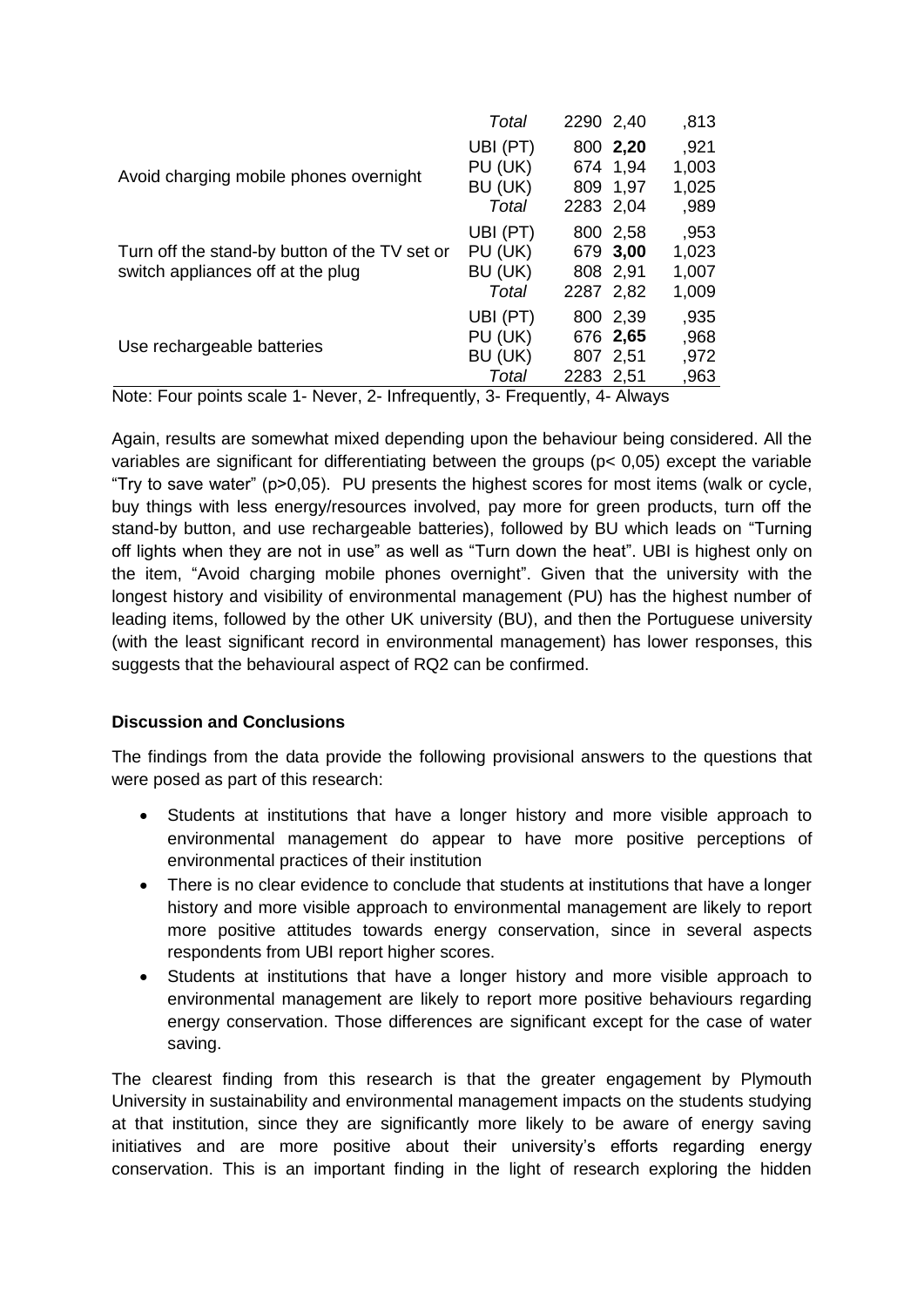curriculum of the campus environment, which suggests that students are alert to both the positive and negative messages which arise from their university's on-campus sustainability activities (see Winter & Cotton, 2012). The difficulty of embedding sustainability across the higher education curriculum makes the use of informal learning through the campus environment particularly important: here is a space that universities can use to promote good environmental management to students from all disciplines and at all levels of the university, unlike curricula initiatives which depend upon the understanding and good-will of diverse members of academic staff. Effective use of university campus and estates can also help mitigate the observation of Hopkinson, Hughes and Layer (2008, 439) that *"the student experience at most universities typically has a fragmented connection of the values, ideals and practical aspects of living, studying or working in a sustainable way"*. This research suggests that campus energy-saving initiatives can be an important step towards a holistic 'sustainable university', aligning campus, curriculum and community, a long-standing aspiration of Plymouth University (Selby, 2009).

The second research question concerning the relationship between environmental management initiatives and wider attitudes and behaviours of students is harder to answer. There is some evidence that students exhibit more positive energy-saving behaviours at universities which have a greater focus on environmental management and where efforts to introduce EfS within the curriculum are combined with extra-curricular initiatives and estatesled projects (a feature that has been more evident at Plymouth University). However, the data cannot tell us whether this is an outcome of the university environment (students are encouraged to act more sustainably because they see their university doing so) – although this is a plausible interpretation - or whether universities with a stronger record in environmental management simply attract more sustainably-minded students. Further research would be required to answer this question.

One unexpected finding from this study is the variation between attitudes towards energy and, in particular, the variation between the Portuguese and UK students in terms of agency and locus of control. These results, suggesting that UK students have a generally low level of trust and sense of influence over government and business, echo the findings of earlier UK research (Cotton et al., b, in press). Both studies suggest that students in the UK perceive themselves as having very limited agency beyond the personal sphere. Cotton et al. hypothesise that this is, in part, exacerbated by the low income and low status of students as members of society. However, the fact that Portuguese students had a significantly different view raises further questions about how differences in context might lead to such variation. The data do not clearly and conclusively suggest that students at institutions with a more visible approach to environmental management have more positive attitudes towards energy conservation, although it would be interesting to repeat the study using a wider range of questions (perhaps including the New Ecological Paradigm scale) to gain a wider view of students' attitudes. Further, gender issues merit more detailed exploration. Although these have not been considered in this paper, early analysis of the wider data set suggests that females are more likely to respond positively to energy conservation (Paço et al., 2015); testing this further and evaluating whether gender differences are similar across different countries, might be helpful.

There are obviously limits to the claims that can be made on the basis of this sample. Whilst the findings give some interesting indicators towards where, and why, differences might occur across different student populations, the research is limited by the number of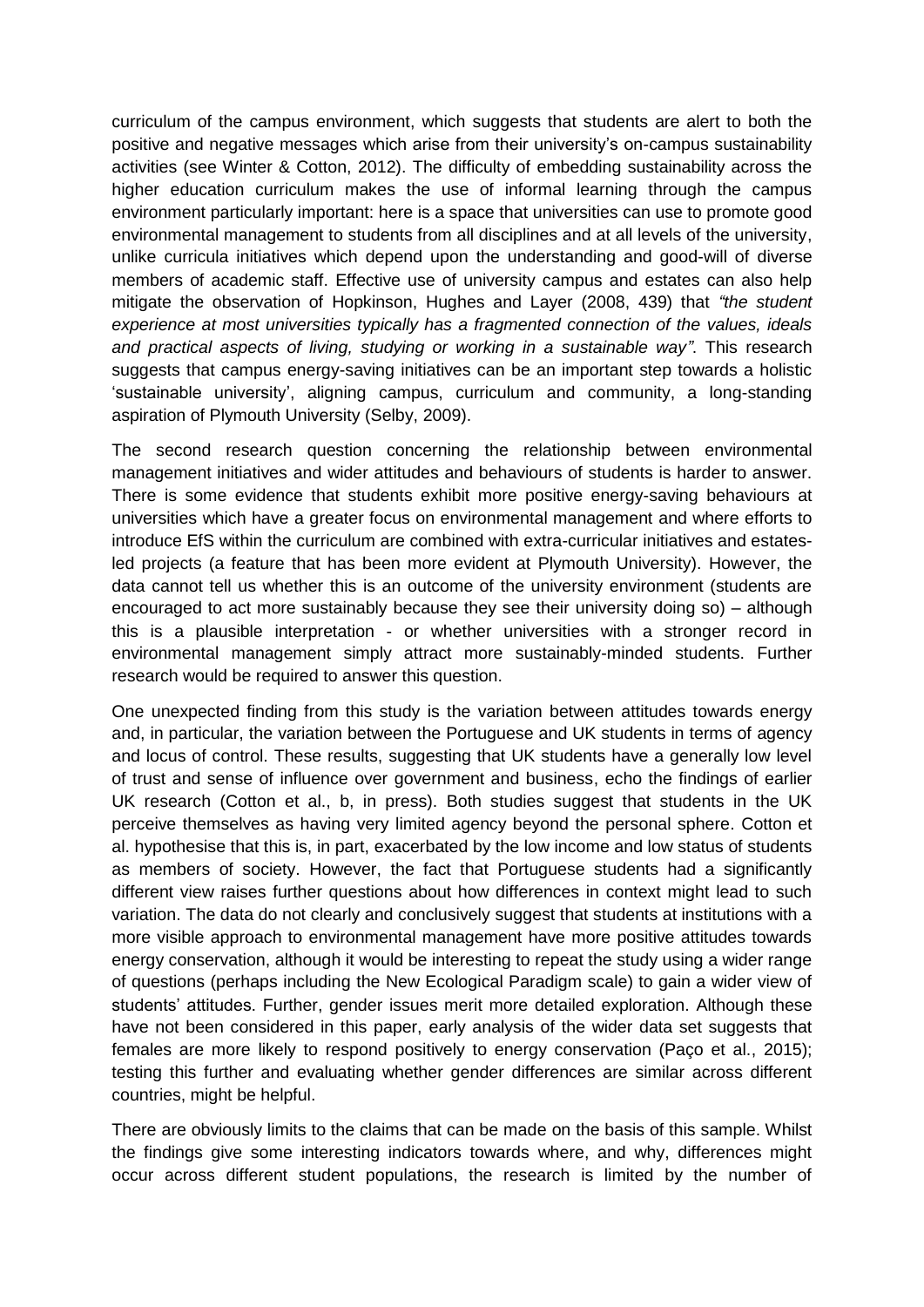institutions involved. Nonetheless, as an exploratory study, the results suggest that this is an area that merits further investigation and that there is some merit in ensuring alignment between EfS curriculum developments with institutional energy saving initiatives. Such alignment requires working across the academic and professional services boundaries and this in itself may be a tough challenge. It would be interesting to ascertain whether particular initiatives and campaigns targeted at energy reduction have more impact than others and what types of interventions aligned with the curriculum are more likely to result in behaviour change. Such studies might involve before and after comparisons of actual energy consumption (rather than reported behaviours) if other externalities could be controlled. An extension of the study across Europe, or internationally, would be of significant interest and enable conclusions to be drawn about the influence of institutional approaches and the overarching influence of cultural context. In a context where carbon reduction is high on the agenda the lessons learned in relation to those contexts and interventions that impact positively on behaviour change would be valuable.

### **References**

Cotton, D.R.E., Miller, W., Winter, J., Bailey, I., & Sterling, S. (In press, a). Developing students' energy literacy in higher education. International Journal of Sustainability in Higher Education.

Cotton, D.R.E, Miller, W., Winter, J. Bailey, I. & Sterling, S. (In press, b) Knowledge, agency and collective action as barriers to energy-saving behaviour. Local Environment.

Cotton, D.R.E., Winter, J., Bailey, I. (2013). Researching the hidden curriculum: intentional and unintended messages. Journal of Geography in Higher Education. 37(2), 192-203.

Couto, A. P., Alves, M. C., Matos, A. F. and Carvalho, P. G. (2005). "Universidade na transição para a sustentabilidade: tendências, estratégias e práticas", in N. Bryan, L. Gonçalves and O. Sanchez (Orgs), *Los Desafios de la Gestión Universitária hacia el Desarrollo Sostenible,* UNA/UNICAMP, Costa Rica, pp. 25-48.

Creighton, S.H., 1999. Greening the Ivory Tower. Improving the Environmental Track Record of Universities, Colleges, and Other Institutions. MIT Press, Cambridge.

DEFRA (2005), 'Securing the Future: Delivering UK sustainable development strategy'.UK Government. Available at [https://www.gov.uk/government/publications/securing-the-future](https://www.gov.uk/government/publications/securing-the-future-delivering-uk-sustainable-development-strategy)[delivering-uk-sustainable-development-strategy.](https://www.gov.uk/government/publications/securing-the-future-delivering-uk-sustainable-development-strategy) Accessed April 2014.

Drayson, R., Bone, E., Agombar, J. 2012. Student attitudes towards and skills for sustainable development. NUS/HEA, York. Retrieved from: [http://www.heacademy.ac.uk/assets/documents/esd/Student\\_attitudes\\_towards\\_and\\_skills\\_f](http://www.heacademy.ac.uk/assets/documents/esd/Student_attitudes_towards_and_skills_for_sustainable_development.pdf) [or\\_sustainable\\_development.pdf](http://www.heacademy.ac.uk/assets/documents/esd/Student_attitudes_towards_and_skills_for_sustainable_development.pdf) (accessed 20<sup>th</sup> December 2013).

Filho, W. L., Shiel, C., and Paço, A. (2015). Integrative approaches to environmental sustainability at universities: an overview of challenges and priorities. Journal of Integrative Environmental Sciences, 12 (1), 1-14.

HEFCE (2005a). Sustainable Development in Higher Education: Consultation on a Support Strategy and Action Plan. Higher Education Funding Council for England, Bristol.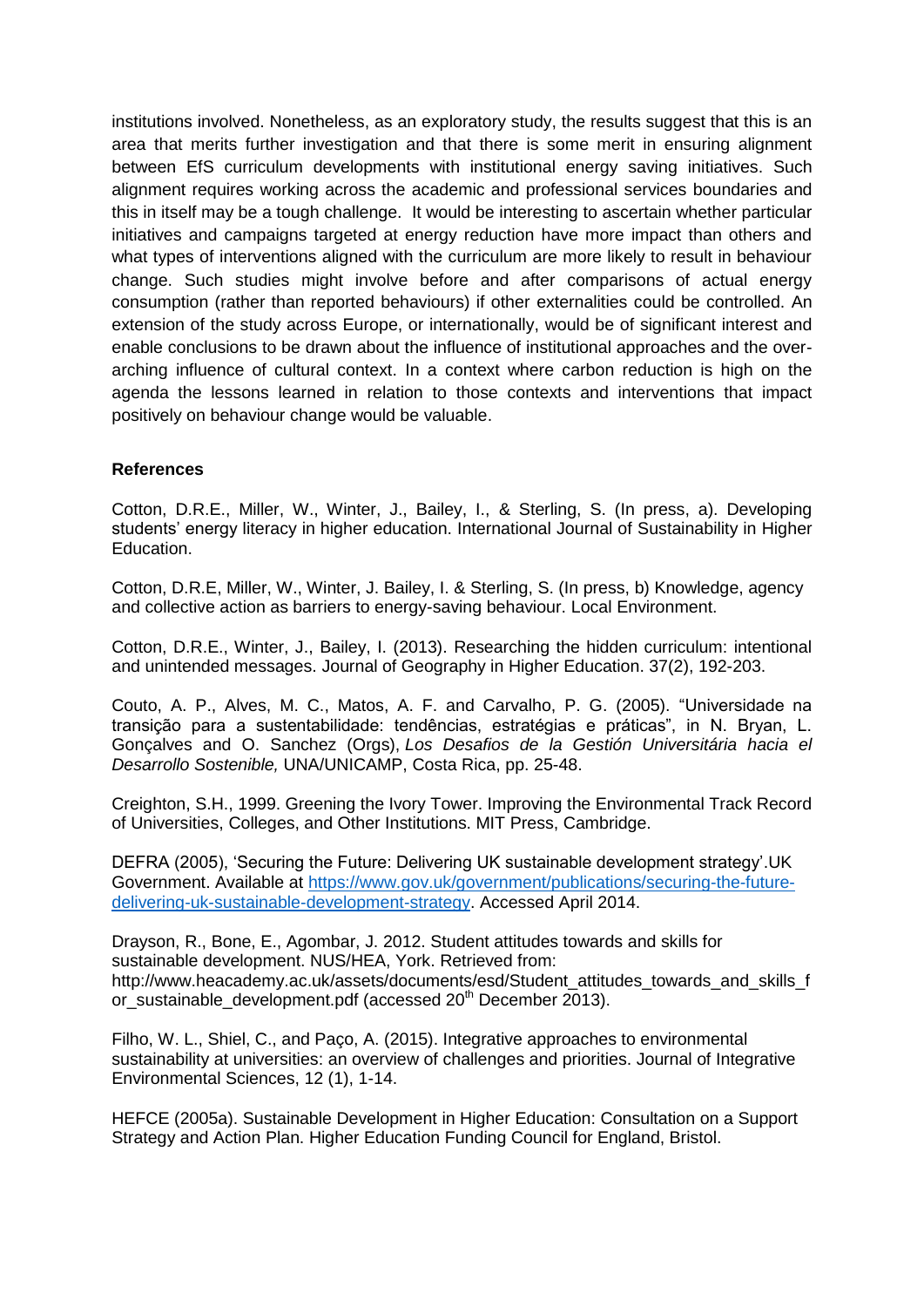HEFCE (2005b). Sustainable Development in Higher Education: Strategic Statement and Action Plan. Higher Education Funding Council for England, Bristol.

HEFCE (2009. Sustainable development in higher education: 2008 update to strategic statement and action plan. Higher Education Funding Council for England, Bristol.

HEFCE (2010). Carbon reduction target & strategy for Higher Education in England. Higher Education Funding Council for England, Bristol.

Hopkinson, P., P. Hughes, and G. Layer (2008). Sustainable graduates: Linking formal, informal and campus curricula to embed education for sustainable development in the student learning experience. Environmental Education Research 14, no. 4: 435–54.

IPAD (2009), *National strategy for Development Education (2010-2015)* accessed at 1 December 2011

[http://www.ipad.mne.gov.pt/SociedadeCivil/educacaodesenvolvimento/EstrategiaNacionalE](http://www.ipad.mne.gov.pt/SociedadeCivil/educacaodesenvolvimento/EstrategiaNacionalENED/Documents/National%20Strategy%20for%20Development%20Education.pdf) [NED/Documents/National%20Strategy%20for%20Development%20Education.pdf.](http://www.ipad.mne.gov.pt/SociedadeCivil/educacaodesenvolvimento/EstrategiaNacionalENED/Documents/National%20Strategy%20for%20Development%20Education.pdf)

Jones, P., Selby, D., Sterling, S. (2010). Sustainability education: Perspectives and practice across higher education. Earthscan, London.

Martin, S. & Jucker, R. (2005). Educating earth-literate leaders. *Journal of Geography in Higher Education 29*, 1, 19-29.

McGowan, A. (2007) presentation at British Environment & Media Awards. Available at http://peopleandplanet.org/bema\_award\_2007 . Accessed March 2014.

OCDE (2006), *Good Practices in the National Sustainable Development Strategies of OECD Countries*, Sustainable Development Studies accessed at 1 December 2011 in <http://www.oecd.org/dataoecd/58/42/36655769.pdf>

Orr, D.W. (1994). Earth in Mind: on Education, Environment, and the Human Prospect. Island Press, Washington.

Paço, A., Alves, H., Shiel, C., Leal Filho, W. (2013). Conserving behaviour: a replication of the ENVIROCON scale in four countries. APCBEE Procedia [5,](http://www.sciencedirect.com/science/journal/22126708/5/supp/C) 44-49.

Paço, A., Shiel, C., Cotton, D., Lavrador, T. (2015). Does gender really matter when we are talking about energy saving attitudes and behaviours? Procedding of the 14th International Congress of IAMPN (International Association on Public and Non-Profit Marketing), FUCAPE Business School, Vitoria, Brazil (forthcoming).

Pickett G.M., Kangun N., Grove S.J. (1995). An examination of the conservative consumer: implications for public formation policy in promoting conservation behaviour, in: Polonsky M.J., Mintu-Wimsatt A.T. (Eds), Environmental Marketing: Strategies, Practice, Theory and Research, The Haworth Press, New York, pp. 77-99.

Selby, D (2009) 'Towards a sustainability university', Journal of Education for Sustainable *Development,* 3 (1): 103–6

Shephard, K., Mann, S., Smith, M., Deaker, L., 2009. Benchmarking the environmental values and attitudes of students in New Zealand's post-compulsory education. Environ. Educ. Res. 15(5), 571-587.